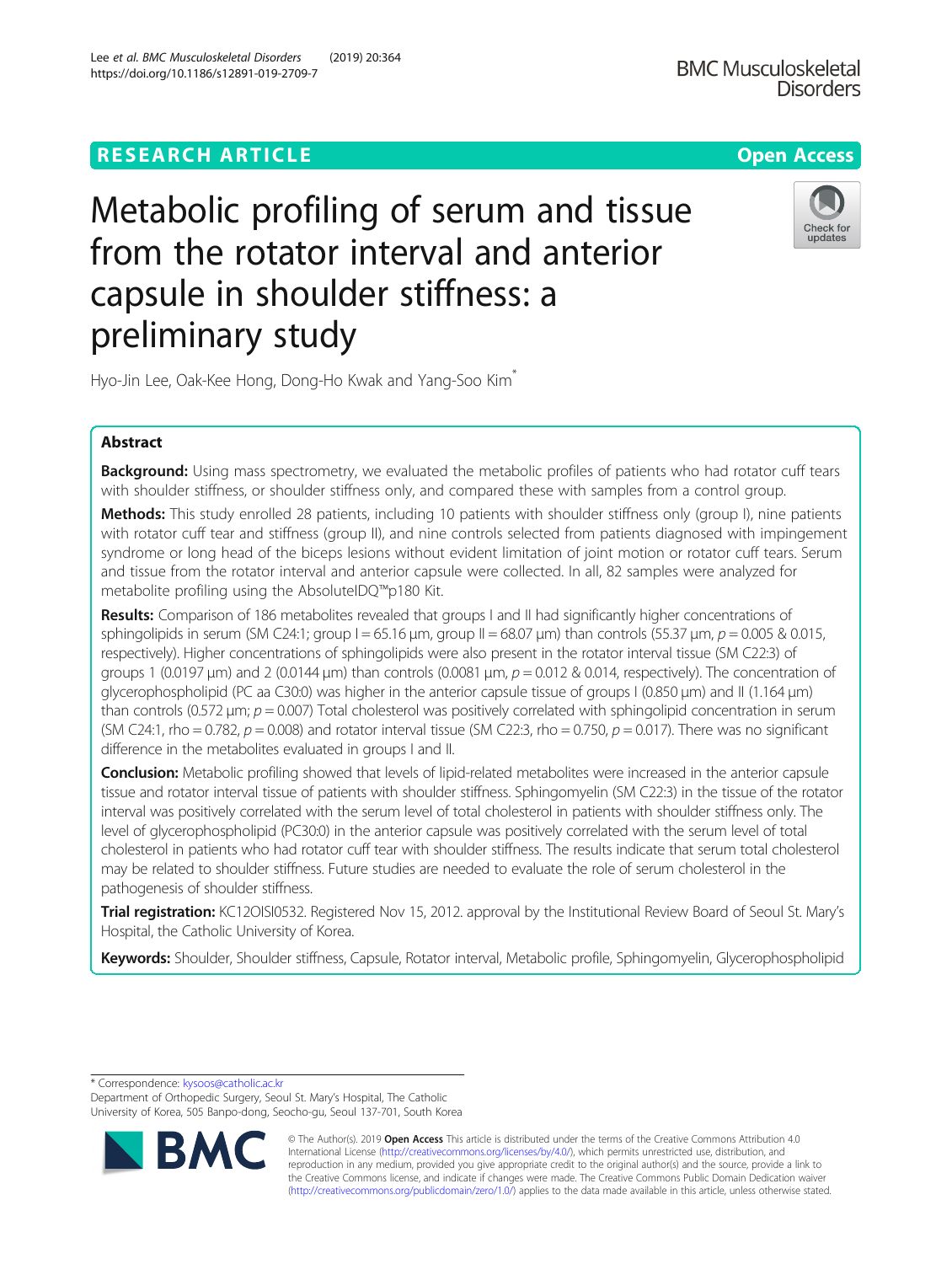# Background

Shoulder stiffness is a common pathological condition that manifests as restriction in active and passive range of motion. Shoulder stiffness involves both inflammatory and fibrotic processes [\[1](#page-5-0), [2\]](#page-5-0). The pathophysiology includes synovial inflammation, subsynovial fibrosis, and subsequent capsular fibrosis and thickening, collectively leading to glenohumeral joint contracture [\[1](#page-5-0)]. There are many known systemic risk factors that can lead to the biological and histological changes characteristic of shoulder stiffness [\[2](#page-5-0)–[9](#page-5-0)]. A recent study reported that hypercholesterolemia and inflammatory lipoproteinemias are strongly associated with primary adhesive capsulitis [\[10\]](#page-5-0). Although shoulder stiffness is a consequence of local inflammatory and fibrotic change in the capsule tissue, an increased concentration of soluble intercellular adhesion molecule-1 (ICAM-1) in serum of patients with adhesive capsulitis or diabetes mellitus is a good example of the connection with systemic conditions [\[11\]](#page-5-0). Nevertheless, the relationships between certain systemic diseases and shoulder stiffness and the underlying pathological mechanism have not been clearly determined. Besides primary or idiopathic causes, shoulder stiffness frequently accompanies a rotator cuff tear [[12](#page-5-0)]. As there are various external and internal conditions that lead to shoulder stiffness, it is important to identify common factors involved with shoulder stiffness. Doing so requires an inspection tool that can simultaneously screen and evaluate related factors among a huge number of candidates.

Metabolic profiling is a technique for identifying and quantifying metabolites [\[13](#page-5-0)]. Changes in metabolites in body fluids and tissues can be direct indicators of changes in physiology and pathology [[14](#page-5-0)]. We were interested in assessing the insights that metabolic profiling could provide into shoulder stiffness, as this condition is not only confined to local reactions within the shoulder, but is also involved in several systemic diseases and conditions. To our knowledge, metabolomics has not yet been applied to study stiffness of the shoulder. The purpose of this study was to investigate and evaluate if certain metabolites are related to the pathogenesis of shoulder stiffness. We used a targeted metabolic profiling technique to identify metabolites from blood (serum) and tissues from the rotator interval and anterior capsule in patients with shoulder stiffness. First, we quantitatively compared the expression of metabolic profiles among patients with primary shoulder stiffness, rotator cuff tear with shoulder stiffness, and a control group. Then, we investigated whether specific metabolic biomarkers were associated with the serum level of total cholesterol and fasting glucose, as total cholesterol and fasting glucose are known to be related to the etiology of shoulder stiffness. Our hypothesis was that metabolites associated with lipid and glucose metabolism are positive correlated with the incidence of shoulder stiffness.

# Material and methods

From October 2013 to December 2014, we enrolled a total of 28 consecutive patients. We defined shoulder stiffness as forward flexion of less than 100°, external rotation less than 45° (maximal 90°), or internal rotation of the back at a level lower than the first lumbar spine junction (maximal T7 level) in passive range of motion [[15\]](#page-5-0). Magnetic resonance imaging (MRI) was performed to confirm accompanying diseases.

Patients assigned to group I were required to have only primary shoulder stiffness without any pathology in the rotator cuff tendons or within the glenohumeral joint or signs of acromio-clavicular and/or glenohumeral osteoarthritis. Prior to arthroscopic surgery (capsulectomy/ capsular release), patients had undergone at least 3 months of non-operative treatment for shoulder stiffness but showed no remarkable improvement. Patients assigned to group II were required to have a small or medium-sized (tear size < 2 cm) full-thickness rotator cuff tear confirmed by MRI before surgery along with concomitant shoulder stiffness. The same definition of shoulder stiffness was used for groups I and II. For the control group, tissues were acquired from patients diagnosed with impingement syndrome or long head of the biceps lesions without evident limitation of joint motion or rotator cuff tears. The demographic data of the enrolled patients are summarized in Table [1](#page-2-0). This study was approved by the Institutional Review Board of our hospital, and all patients provided written informed consent. Written form of Informed consent was obtained from all participants.

# Metabolomic analysis

Tissues from the rotator interval and anterior capsule were collected during arthroscopic surgery. Peripheral whole blood samples (20 cc) were collected from a vein into Vacutainer tubes after a 12-h overnight fast before surgery. Within 30 min, plasma was separated from whole blood using a standard protocol and stored at − 80 °C. Tissues from the rotator interval and anterior capsule were processed based on the instructions provided with the metabolomics assay kit.

## Targeted profiling analysis of tissue and plasma

Twenty-eight serum samples, 28 rotator interval tissue samples, and 26 anterior capsule tissue samples were collected from subjects in the three groups. These 82 samples were analyzed with the Absolute  $IDQ^M$  p180 Kit (BIOCRATES Life Science AG, Innsbruck, Austria). Amino acids and biogenic amines were analyzed quantitatively by stable isotope dilution in LC-MS/MS using an API 4000Qtrap (ABSCIEX, Foster City, CA, USA) mass spectrometer. For acylcarnitines, hexoses, phosphor-and sphingolipids, mass spectrometry analysis was done by the FIA-MS/MS method. Quantification of metabolite concentrations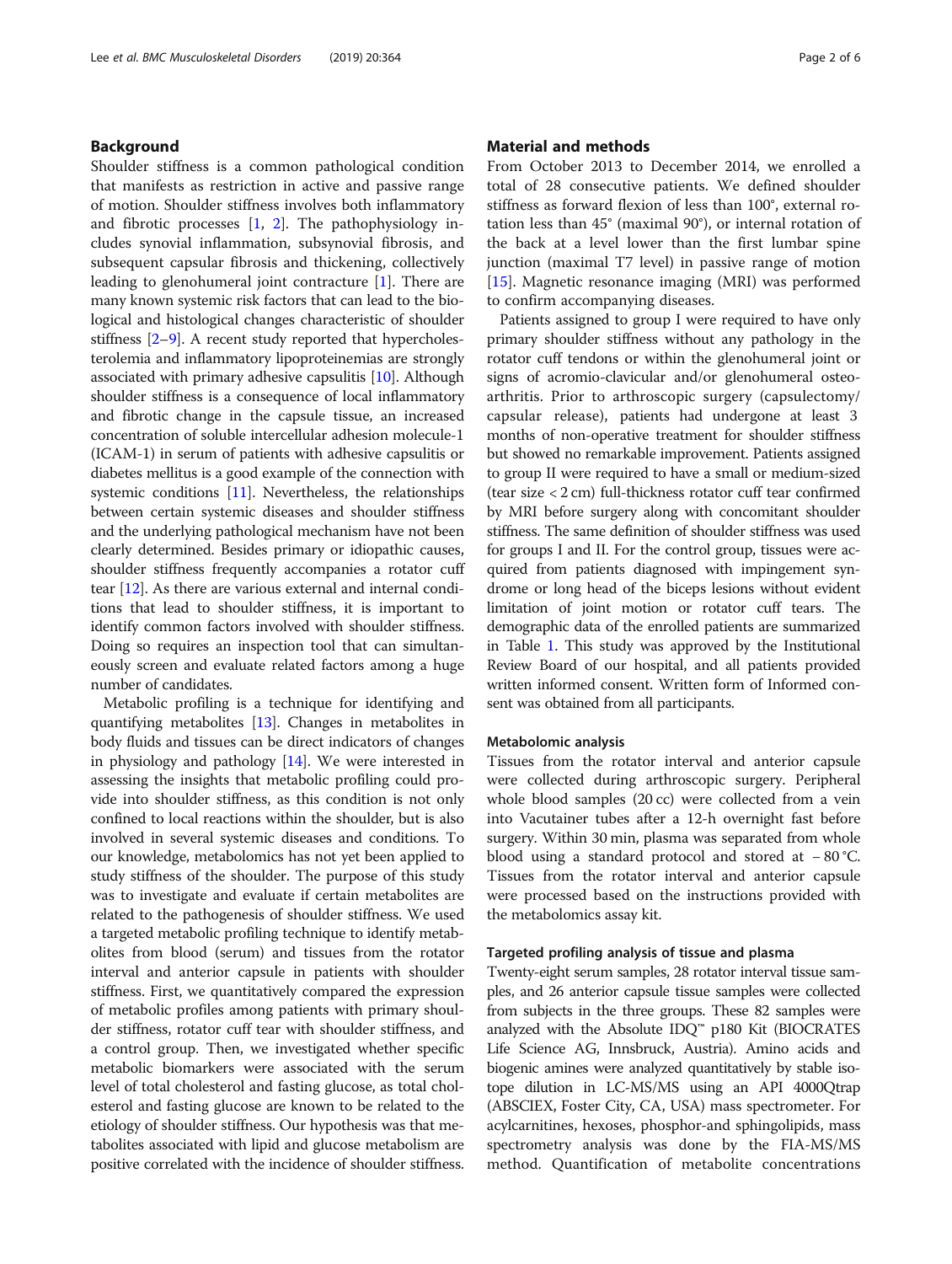#### <span id="page-2-0"></span>Table 1 Demographic Data

|                                                  | Control         | Group I (primary<br>shoulder stiffness) | Group II (rotator cuff tear<br>with shoulder stiffness) |
|--------------------------------------------------|-----------------|-----------------------------------------|---------------------------------------------------------|
| No. of patients, n                               | 9               | 10                                      | 9                                                       |
| Age, mean (range), years                         | 57.3            | 57.5                                    | 59.5                                                    |
| Sex, male/female, n                              | 3/6             | 3/7                                     | 3/6                                                     |
| Patients with diabetes mellitus, n               |                 |                                         |                                                         |
| Average serum level of total cholesterol (mg/dl) | 189.03 (±7.04)  | $171.5 \ (\pm 8.75)$                    | 183.2 (±9.47)                                           |
| Average serum level of fasting glucose (mg/dl)   | 114.42 (±14.28) | 126.9 (±5.18)                           | 117.2 $(\pm 9.16)$                                      |

and automatic quality assessment were performed by the MetVal™ module (BIOCRATES Life Science AG, Innsbruck, Austria). Concentrations of all analyzed metabolites are reported in units of μM/L.

# Data process and statistical analysis

The Absolute IDQ™ p180 kit was used to analyze 186 metabolites in 28 samples of serum and 54 samples of tissue. Differences in levels of all 186 metabolites among the disease and control groups were evaluated. Statistical analyses were performed with SPSS software (version 18.0; SPSS Inc., Chicago, IL, USA). Due to non-normal distributions of samples, non-parametric methods were used for the statistics. The Kruskal-Wallis test was used to compare differences in levels of metabolites among groups. The level of statistical significance was set at  $p < 0.017$  (5%/3) by applying Bonferroni correction to address the problem of multiple comparisons for post hoc analysis. For those metabolites that were significantly different among groups, Spearman rank correlation coefficients (ρ) were used to determine the relationships among the levels of the selected metabolites and serum total cholesterol and fasting glucose levels. The level of statistical significance was set at  $p < 0.05$ .

#### Results

# Comparison of the metabolite profiles of the control and disease groups

A total of 82 samples were collected for the study. Only levels of metabolites with values above the limit of detection (LOD) were considered. Among the 186 metabolites measured in serum, rotator interval tissue, and anterior capsule tissue, 83 metabolites below LOD were excluded. From the remaining 103 metabolites, four metabolites showed significant differences among groups.

Significant increases in metabolites from lipid classes, such as sphingomyelin and glycerophospholipid, were observed in the diseased versus control biological materials. In the serum analysis, groups with shoulder stiffness (groups I and II) had significantly higher levels of sphingomyelin (SM C24:1) (group I: 65.16 ± 13.09 μm, group II:  $68.07 \pm 8.22 \,\mu m$ ) than the control group  $(55.37 \pm 4.41 \,\mu m)$  ( $p = 0.005 \& 0.015$ , respectively) (Fig. 1).

There was no significant difference between groups I and II. Glycerophospholipid (PC aa C30:0) was significantly higher in the anterior capsule samples of group II  $(1.15 \pm 0.76 \,\mu m)$ than the control group  $(0.572 \pm 0.477 \,\text{\mu m})$   $(p = 0.007)$ (Fig. [2](#page-3-0)). Sphingomyelin (SM C22:3) was significantly higher in the rotator interval tissue of groups I  $(0.0197 \pm 0.0108 \,\mu m)$  and II  $(0.0144 \pm 0.0098 \,\mu m)$  than in the control group  $(0.0081 \pm 0.0081 \,\text{\mu m})$   $(p = 0.012 \,\text{&})$ 0.014, respectively) (Fig. [3\)](#page-3-0). However, there were no significant differences in metabolites in the anterior capsule and rotator interval tissues between groups I and II.

# Correlations between metabolites, serum cholesterol, and fasting glucose level

In group I, the level of serum sphingomyelin (SM C24:1) was positively correlated with the level of total cholesterol  $(p = 0.782, p = 0.008)$  (Table [2\)](#page-3-0). Glycerophospholipid (PC) aa C30:0) derived from the anterior capsule showed a positive correlation with total cholesterol in group II ( $\rho = 0.683$ ,  $p = 0.042$ ) (Table [3\)](#page-3-0). Sphingomyelin (SM C22:3) derived from rotator interval tissue showed a positive correlation with total cholesterol in group I ( $\rho = 0.750$ ,  $p = 0.017$ ) (Table [4\)](#page-4-0). We did not find any correlation between the metabolites and serum glucose level in this study.

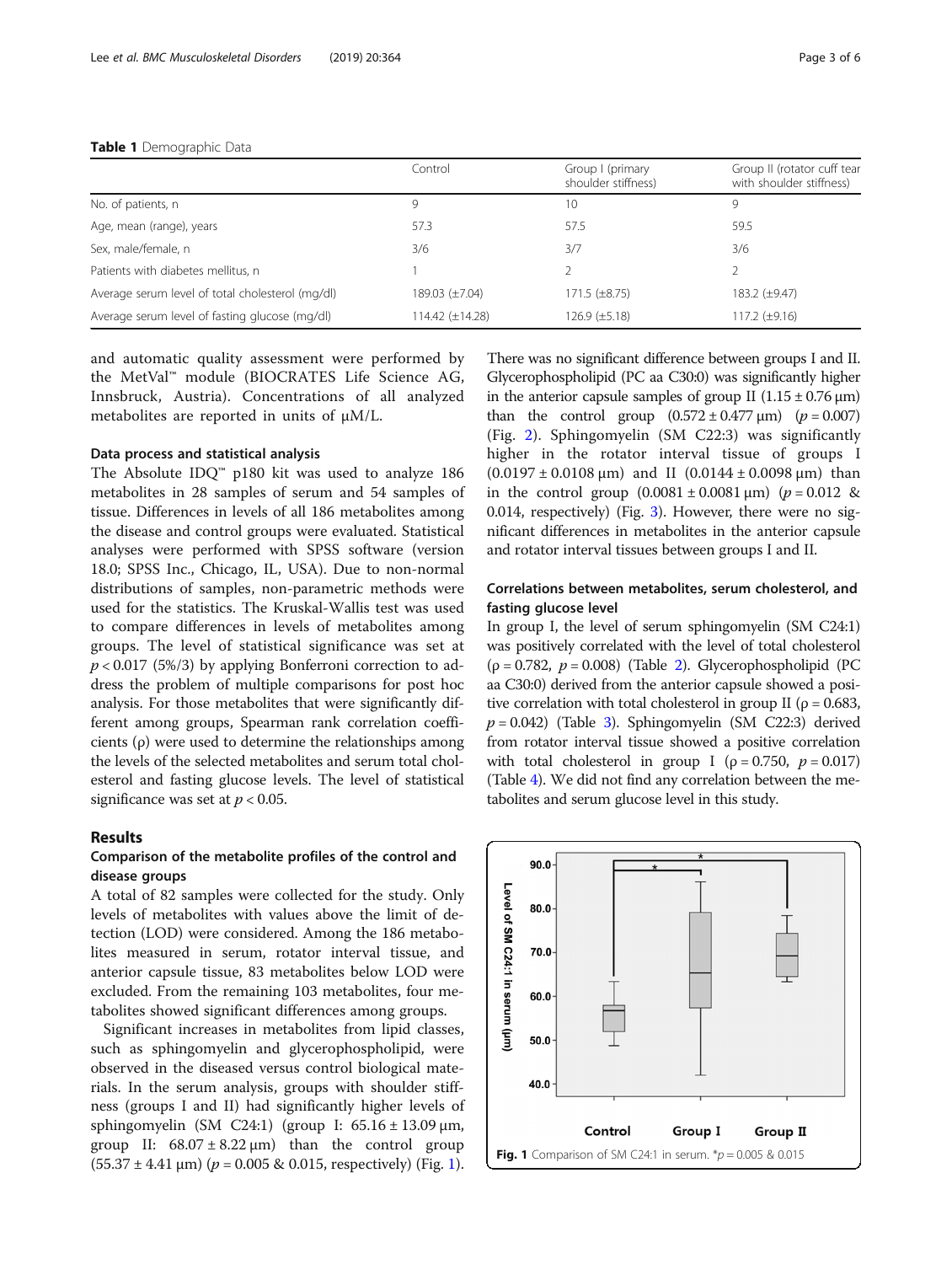This study is the first to investigate the metabolic features of shoulder stiffness. Using a targeted metabolic profiling platform, we successfully identified alterations in sphingomyelin and glycerophospholipid from serum, anterior capsule tissue, and rotator interval tissue in patients with shoulder stiffness when compared with a normal control group.

Fig. 2 Comparison of PC aa C30:0 in anterior capsule tissue.  $p = 0.007$ 

Group I

Group II

Discussion

<span id="page-3-0"></span>Level of PC aa C30:0 in anterior capsule (um

 $3.0$ 

 $2.5$ 

 $2.0$ 

 $1.5$ 

 $1.0$ 

 $0.5$ 

 $0.0$ 

Control

Sphingomyelin and glycerophospholipid, which were present at significantly higher levels in patients with shoulder stiffness, are major components of cell membranes and are related to lipid metabolism. Sphingomyelin is a type of sphingolipid found in animal cell membranes that contains phosphocholine or phosphoethanolamine as a polar group, and it is classified as



Fig. 3 Comparison of SM C22:3 in rotator interval tissue. \* $p = 0.012$ & 0.014

| <b>Table 2</b> Associations of level of serum SM C24:1 (sphingolipids) |  |
|------------------------------------------------------------------------|--|
| with total cholesterol and fasting blood sugar                         |  |

|                                                           | Control |             | Group I |                         | Group II |  |
|-----------------------------------------------------------|---------|-------------|---------|-------------------------|----------|--|
|                                                           | rho.    | P value rho |         | P value rho P value     |          |  |
| Total Cholesterol                                         |         | 0.243 0.529 |         | 0.782 0.008 0.083 0.831 |          |  |
| Fasting Blood Sugar -0.033 0.932 -0.587 0.074 0.183 0.637 |         |             |         |                         |          |  |

a phospholipid. Phospholipid groups are important structural components of plasma lipoproteins and cell membranes that play a role in regulation of cell function, trafficking of membrane protein, and inflammation [\[16](#page-5-0)]. Sphingomyelin has a strong affinity for cholesterol and is correlated with the quantity of cholesterol in cell membranes. It plays an important role in metabolism of lipoproteins in plasma, including absorption and efflux of cholesterol, synthesis of bile acids, cholesterol esters, and other metabolites [\[17](#page-5-0)–[19\]](#page-5-0). Increased plasma sphingomyelin levels have been reported to be clinically involved with atherosclerosis [[20\]](#page-5-0), coronary heart disease [[21\]](#page-5-0), obesity [\[22\]](#page-5-0), and diabetes mellitus [[23\]](#page-5-0). Phosphatidylcholines are glycerol-based phospholipids and are a major component of biological membranes.

Many previous studies have reported a relationship between abnormalities in serum lipid profiles and the incidence of adhesive capsulitis. Similar to Dupuytren contracture, hyperlipidemia is considered a possible risk factor for adhesive capsulitis [[2\]](#page-5-0). Furthermore, a previous study reported higher levels of serum cholesterol and triglycerides in patients with adhesive capsulitis than in the normal control group [[24\]](#page-5-0). Hand et al. designated hypercholesterolemia as a risk factor for adhesive capsulitis because it showed a prevalence of 17% among patients with adhesive capsulitis [\[25](#page-5-0)]. Park et al. recently reported that hypercholesterolemia and inflammatory lipoproteinemias have significant associations with primary adhesive capsulitis [\[10](#page-5-0)]. They proposed that higher levels of inflammatory lipoproteins in shoulder stiffness may induce inflammatory changes that are involved in adhesive capsulitis.

There are many lines of evidence that sphingomyelin, which is an integral part of various lipid membranes present in cells and organelles, is influenced by impaired lipid metabolism. In a rodent study, sphingomyelin was modestly but significantly increased in mice fed a high-fat

Table 3 Associations of level of anterior capsule PC aa C30:0(glycerophospholipid) with total cholesterol and fasting blood sugar

|                                                           | Control |  | Group I |                                     | Group II |         |
|-----------------------------------------------------------|---------|--|---------|-------------------------------------|----------|---------|
|                                                           | rho –   |  |         | P value rho P value rho             |          | P value |
| Total Cholesterol                                         |         |  |         | 0.342 0.452 0.224 0.533 0.683 0.042 |          |         |
| Fasting Blood Sugar -0.126 0.788 0.208 0.564 -0.183 0.637 |         |  |         |                                     |          |         |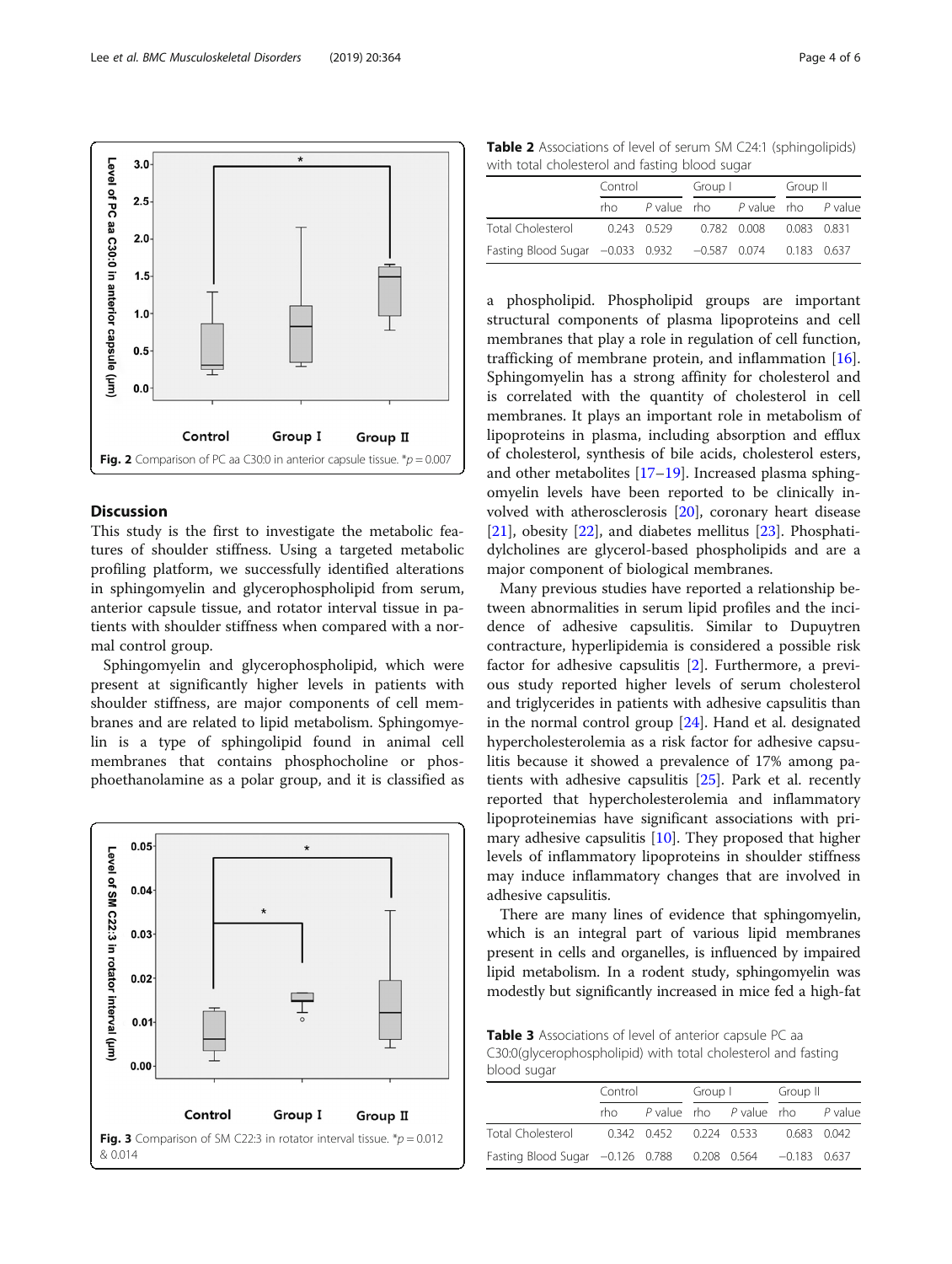<span id="page-4-0"></span>Table 4 Associations of level of rotator interval SM C22:3(sphingomyelin) with total cholesterol and fasting blood sugar

|                                                             | Control |                                     | Group I |  | Group II |  |
|-------------------------------------------------------------|---------|-------------------------------------|---------|--|----------|--|
|                                                             |         | rho P value rho P value rho P value |         |  |          |  |
| Total Cholesterol  0.168  0.691  0.750  0.013  0.167  0.693 |         |                                     |         |  |          |  |
| Fasting Blood Sugar 0.036 0.933 -0.633 0.067 0.143 0.736    |         |                                     |         |  |          |  |

diet [[26](#page-5-0)]. Patients with breast cancer, who have elevated levels of plasma (or serum) lipids, also have higher levels of sphingomyelins in plasma samples than healthy controls [\[27](#page-5-0)]. We found that the sphingomyelin (SM C22:3) level in the tissue of the rotator interval was positively correlated with serum total cholesterol level in patients with primary shoulder stiffness (group I). Serum sphingomyelin (SM C24:1) in group I also showed a positive correlation with serum total cholesterol. Furthermore, the level of glycerophospholipid (PC30:0) in the anterior capsule showed a positive correlation with serum total cholesterol level in patients having rotator cuff tears with shoulder stiffness (group II). These findings suggest that the serum total cholesterol level may be involved in the pathogenesis of shoulder stiffness. However, further studies are required to determine how changes in lipid profile affect the metabolic condition of tissues in shoulder stiffness. It remains unclear whether disruption of lipid metabolism is a trigger for shoulder stiffness or whether the condition itself produces an increased concentration of lipid metabolites.

In contrast to our finding of differences in lipid profiles among groups, we did not detect metabolic changes related to blood sugar level in patients with shoulder stiffness. A continuously increased glucose level, as in diabetes mellitus, is a well-known risk factor for frozen shoulder [[4](#page-5-0), [28,](#page-5-0) [29\]](#page-5-0). However, the three metabolites that showed a significant increase in the groups with shoulder stiffness (groups I and II) did not show any significant correlation with serum glucose level. Among the 28 patients enrolled, five patients (group I:  $n = 2$ , group II:  $n = 2$ , control:  $n = 1$ ) were diagnosed with diabetes mellitus under control of medications, while only one patient from group II had an abnormal blood glucose level (> 126 mg%). The small number of patients with diabetes in our study may explain why we did not find any associations between metabolites and blood glucose levels. Although we could not find any direct correlations between certain metabolites and the serum level of blood glucose, SM C24:1 and SM C22:3 are known to be positively associated with insulin secretion and glucose tolerance [[30](#page-5-0)].

This experiment was a preliminary study, and it had the advantage of applying metabolic profiling to evaluate the etiology of shoulder stiffness for the first time. Most previous studies have concentrated on evaluating histological and genetic features of adhesive capsulitis of the shoulder. Although this study was a pilot experiment, the association between metabolites related to lipid metabolism and lipid profile, which is known to be associated with shoulder stiffness, cannot be ignored. Metabolic profiling identifies and quantifies low-molecular weight compounds that are intermediates or endpoints of metabolism. As metabolites change rapidly in response to physiologic perturbations, they may be more proximal indicators of intermediary or disease phenotypes than proteins.

This study had some limitations. First, a proper sample size calculation was not performed, and the number of individuals per group was small. Due to the limited samples allowed per plate (82 samples per plate), the sample composition of each group was less than 10. As a result, we could use non-parametric statistical tests only. The small sample size also increased the likelihood of type II error. Second, the composition of samples was inhomogeneous (mixture of serum and tissue samples). Most previous metabolomic studies have evaluated samples in fluid form, such as synovial fluid, plasma, serum, or cerebrospinal fluid. Although there are no particular limitations regarding the sample type specified in the kit manual, more research is required to confirm that the results are consistent among different sample types. Third, this study could have been improved by taking consideration of multiple variables, including genetic predisposition to diabetes, basal blood sugar levels, age, history of other clinical conditions, medications, levels of physical exercise or activity.

Despite the small number of metabolites that were significantly associated with lipid metabolism, we do not believe it is coincidence that that these relationships were found. Further study is expected to identify the mechanism explaining how certain metabolites involved with the lipid profile participate in the pathogenesis of shoulder stiffness.

# Conclusions

Metabolic profiling showed that levels of lipid-related metabolites (sphingomyelin and glycerophospholipid) were increased in the anterior capsule and rotator interval tissues of patients with stiffness. Furthermore, sphingomyelin (SM C22:3) in the tissue of the rotator interval showed a positive correlation with serum total cholesterol level in patients with stiffness only. Glycerophospholipid (PC30:0) of the anterior capsule showed a positive correlation with serum total cholesterol level in patients with rotator cuff tear with stiffness. The results indicate that the serum total cholesterol level may be related to shoulder stiffness. Future studies are needed to evaluate the role of serum cholesterol in the pathogenesis of shoulder stiffness.